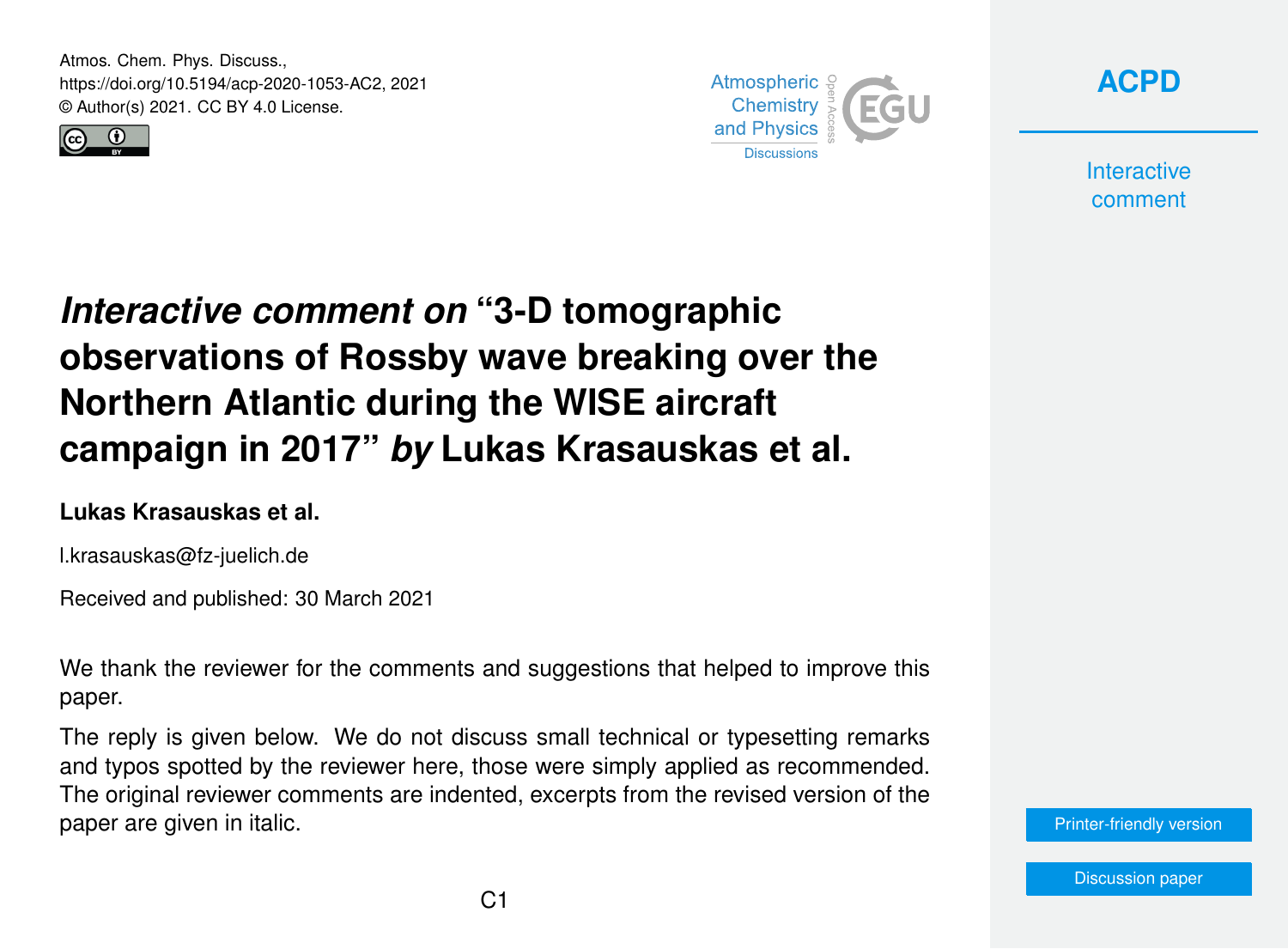Line 90: At face value, the discussion here seems to be talking about "high vertical resolution" for the radiances, but I think you mean it to apply also to the retrieved state,correct? It might be good to add a few words to clarify that "...not only for the measured radiances, but also, ultimately for the retrieved atmospheric states corresponding to those measured radiances".

This statement could indeed be misleading. It was clarified: *"[...] high vertical resolution of up to 200 m of the retrieved atmospheric quantities."*

Line 112: Is the temperature also "advected"? If so, how, as some kind of tracer? Is that valid meteorologically speaking?

This is indeed an important issue. To retrieve trace gas concentrations, temperature needs to be retrieved as well, and, unlike trace gases, one cannot assume it is simply advected. The solution for this issue is a topic of ongoing work, it is important for observations of phenomena with strong, small scale temperature disturbances, such as gravity waves. Fortunately, no such phenomena were present in this case, the retrieved temperature field was relatively smooth and compared well with in situ observations along the flight path. This was deemed sufficient for the trace gas products presented here. The uncertainties due to temperature retrieval are included in the error analysis in Appendix B.

Line 168: If you're including a citation for ozone (line above) why not one for HNO3 also, for symmetry.

The corresponding topic for nitric acid is covered in Popp et. al. (2009), which is cited at the end of the next sentence.

## **[ACPD](https://acp.copernicus.org/preprints/)**

**Interactive** comment

[Printer-friendly version](https://acp.copernicus.org/preprints/acp-2020-1053/acp-2020-1053-AC2-print.pdf)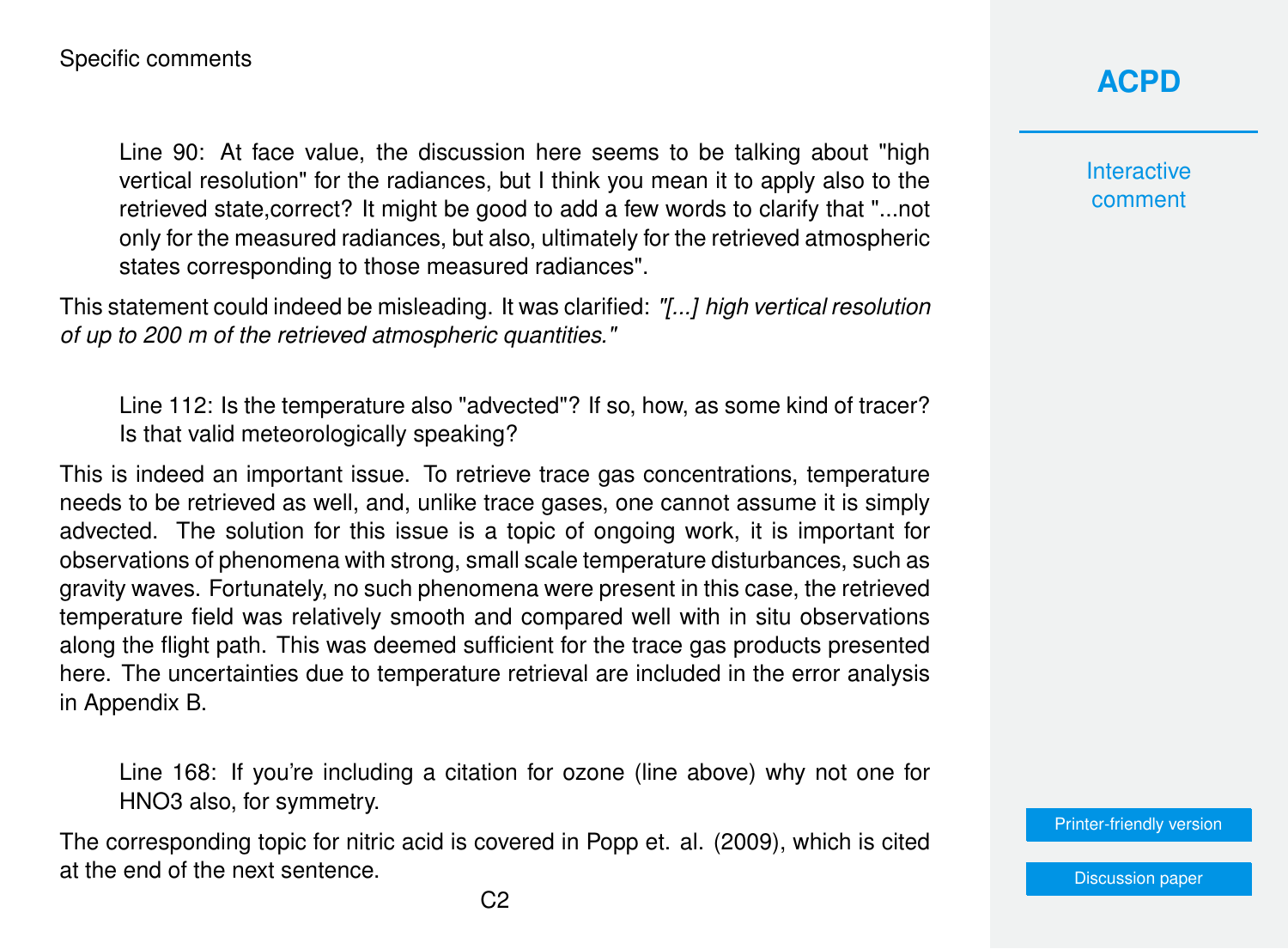Figure 2: It's a bit odd that panel (a) has a discrete color scale while (b)-(d) are continuous. I tend to favor the discrete ones myself, as that makes filaments more clear, but either way, it might be better to be consistent.

Panel a, unlike the others, uses a logarithmic scale. We feel that it is helpful to add as many labels as possible to the colour bar in this case. Round-number values, however, end up unequally spaced next to continuous logarithmic scales, which would make the bar very hard to read.

Lines 199/200: "The air found near...3 days at least". Are we supposed to be able to see that from examination of Figure 3? If so, it wasn't clear to me, so perhaps more hand-holding is required.

Clarification of how RWB events bring the observed air masses together was added in the form of the new figures 5 and 9 in the new version of the manuscript. The explicit analysis of backward trajectories allows one to determine since when a compact group of air parcels has been advected as such.

Line 201: Could/should the word "subsequently" be inserted right before "transported"(final word in this line). If that's not correct, then that means I haven't understood the discussion properly, and perhaps some clearer discussion is needed.

The word "subsequently" was inserted.

Figure 6: I'm afraid I found this figure hard to interpret/visualize. Perhaps, rather than multiple filled contours oriented vertically, might it be better to have just a few colored contour lines slicing horizontally. (e.g., Figure 6 doi:10.1002/2015JD023488).

**[ACPD](https://acp.copernicus.org/preprints/)**

**Interactive** comment

[Printer-friendly version](https://acp.copernicus.org/preprints/acp-2020-1053/acp-2020-1053-AC2-print.pdf)